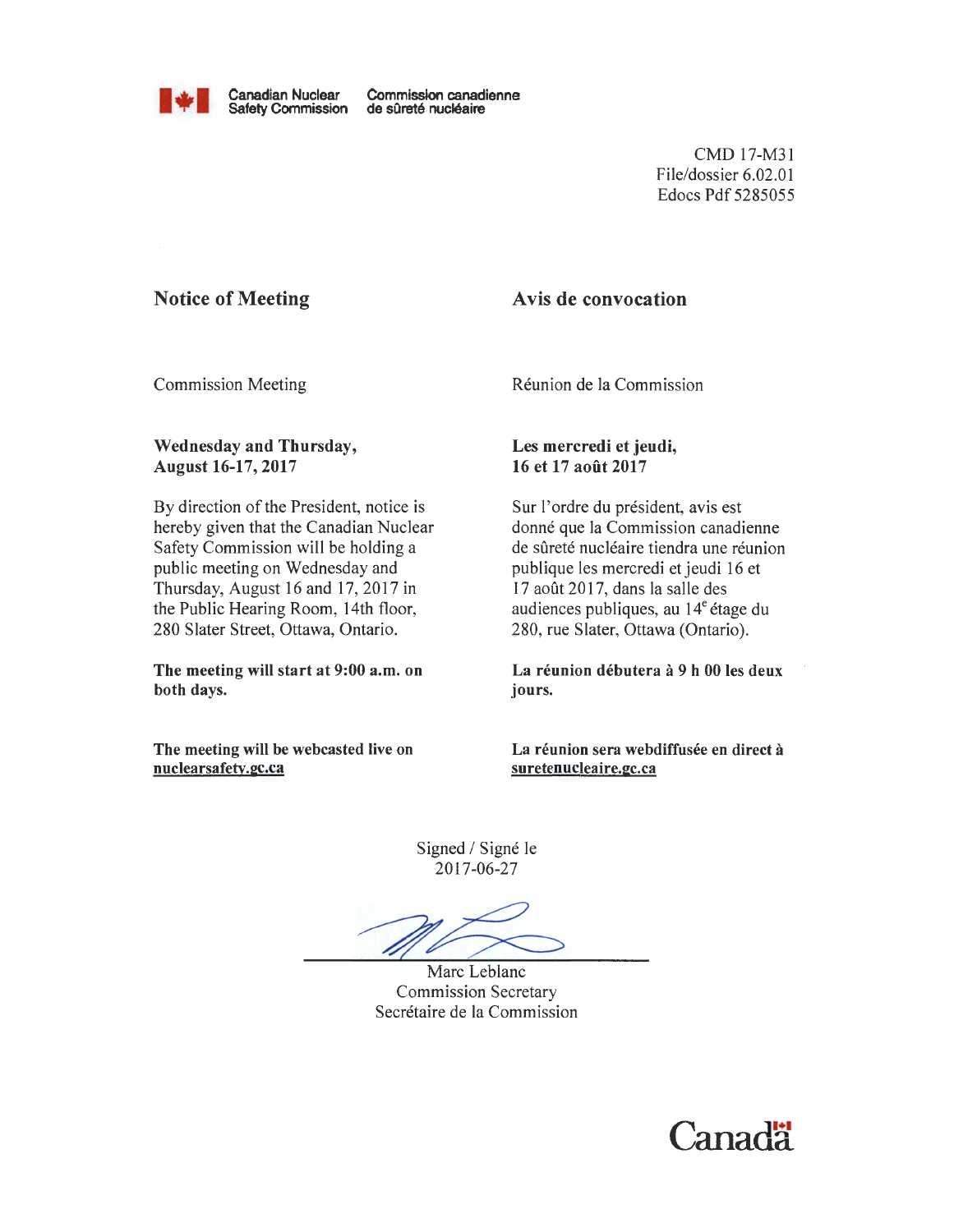## **ITEMS ON THE AGENDA To be confirmed**

# **August 16, 2017: 9:00 A.M.**

- Approval of the Agenda
- Approval of the Minutes of the June 8, 2017 Commission Meeting

#### **Information Items:**

- Status Report on Power Reactors
- Regulatory Oversight Report for Canadian Nuclear Power Plants: 2016
- Completion of Management Action Plan from Technical Review of Probabilistic Safety Assessment Issues Raised in Anonymous Letter

# **ITEMS À L'ORDRE DU JOUR À confirmer**

## **Le 16 août 2017 : 9 h 00**

- • Approbation de l'ordre du jour
- • Approbation du procès-verbal de la réunion de la Commission du 8 juin 2017

#### **Items d'information :**

- Rapport d'étape sur les centrales nucléaires
- • Rapport de surveillance réglementaire des centrales nucléaires au Canada : 2016
- • Achèvement du plan d'action de la gestion suite à l'examen des points soulevés dans une lettre anonyme concernant l'étude probabiliste de sûreté

Closing of the meeting for August 16, 2017. The meeting will resume on August 17, 2017 at 9:00 a.m.

Clôture de la réunion pour le 16 août 2017. La réunion se poursuivra le 17 août 2017 à 9 h 00.